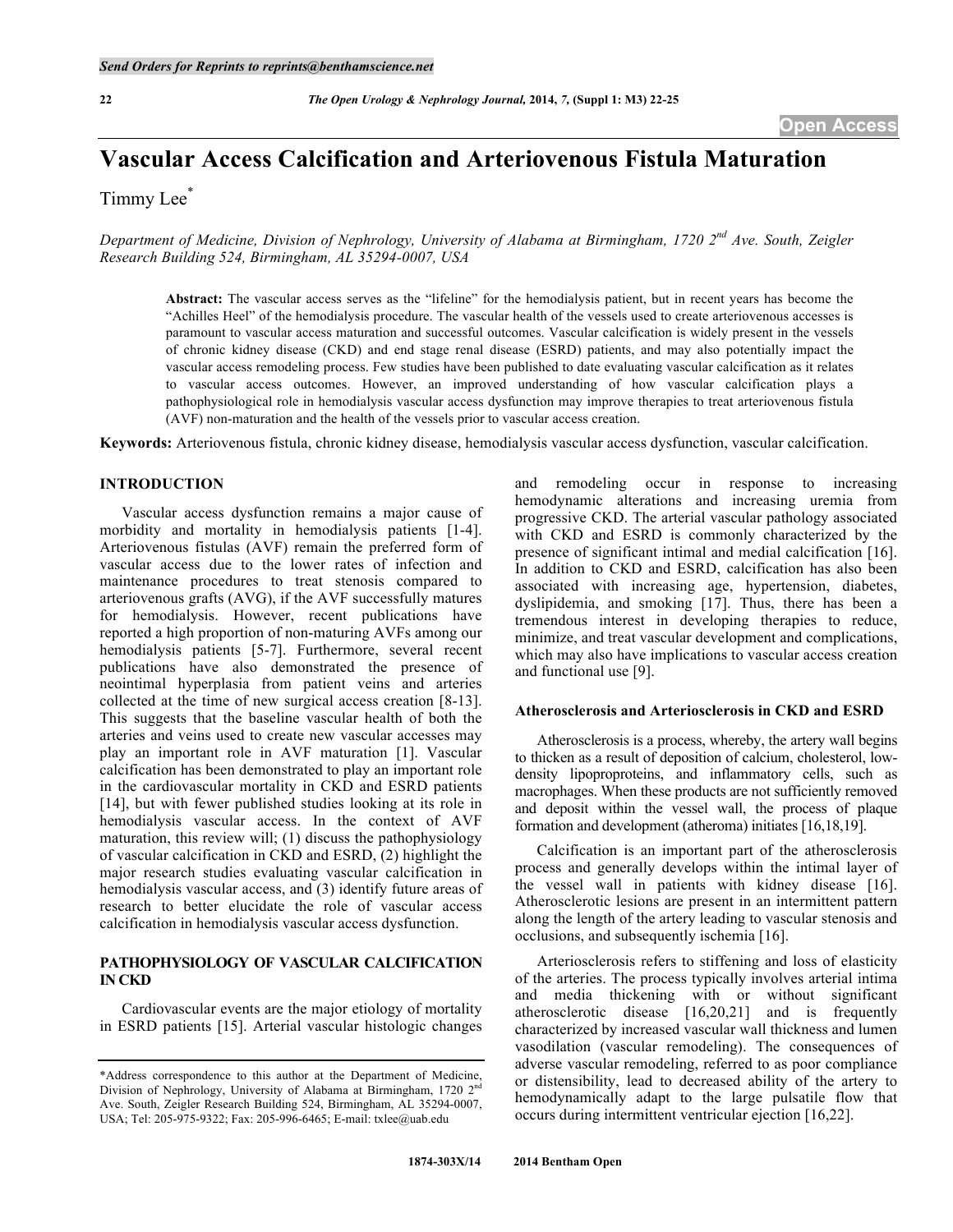### *Vascular Access Calcification and Arteriovenous Fistula Maturation The Open Urology & Nephrology Journal, 2014, Volume 7* **23**

The clinical and functional significance of vascular calcification in CKD and ESRD patients is very significant and important. Vascular calcification can lead to a number, a histologic and structural changes to the artery which impact vessel hemodynamics as well as elasticity [16]. Guerin *et al.* have reported vascular remodeling, as measured by common carotid artery distensibility and aortic pulse wave velocity, to be proportional to the presence of vascular calcifications [16,17].

In a study by Ibels *et al.* [23], evaluating arterial histology from uremic patients, several key findings were reported: (1) uremic arteries demonstrated the presence of fibrous neointimal hyperplasia, calcification within the internal elastic lamina, medial elastic fibers, and damage and duplication of the internal elastic lamina [23], suggesting the predominance of vascular calcification within uremic vessels and providing further evidence for the loss of elasticity in CKD and ESRD and (2) the degree of neointimal thickness and vascular arterial calcium concentration correlated with the duration of uremia, suggesting acceleration of vascular arterial changes as a consequence of uremia [23]. These changes to the vasculature from uremia and complications of advanced CKD may potentially impact vascular access maturation and development of future stenosis.

## **Biology of Vascular Calcification in CKD and ESRD**

The mechanisms of vascular calcification in CKD and ESRD remain an active area of research. In this section, the mechanisms of vascular calcification will be briefly described. Vascular calcification is the end result from an imbalance between cellular mediators which promote and inhibit mineralization. In addition to proper homeostasis of vascular mineralization, the current research to date has demonstrated that one major mechanism involved in regulation of vascular calcification is vascular smooth muscle cell (VSMC) damage [24]. Normally, VSMCs play an important role in inhibiting calcification, but in pathologic environments such as kidney disease their normal function is compromised and they develop osteogenic phenotypic changes that favor deposition of minerals that leads to calcification [24]. It is also hypothesized that when VSMCs become apoptotic, they release apoptotic bodies which accumulate calcium and initiate the calcification process [24- 26]. Furthermore, VSMCs have been reported to bud matrix vesicles from their plasma membranes [24,26,27]. These small membrane bound particles form a microenvironment capable of concentrating calcium and phosphate and allowing for crystal nucleation [24,26,27].

Expression of osteogenic markers such as matrix γ-carboxyglutamic acid protein (MGP) [28,29], osteopontin (OPN) [30], and bone morphogenetic protein-2 (BMP-2) [31], by VSMCs has been described to be associated with vascular calcification *in vivo* [24]. Temporal gene expression studies from normal and calcified arteries, which include arteries from uremic patients, have reported that VSMCs express core binding factor  $\alpha$ -1 (Cbfa1)/Runx2 and Sox9 [24,32,33] and transcription factors for osteoblastic and chondrocytic differentiation at sites of calcification from *in vivo* studies [24]. When studies were performed to study the temporal expression of these proteins to evaluate the relationship with onset of calcification, the VSMCs in the

normal vessel wall expressed constitutive inhibitors of calcification such as MGP [24,33]. However, when examining calcified arteries these inhibitors were found to be down-regulated and expression of VSMC mineralization mediators was up-regulated [24,29].

Studies from transgenic animal models have demonstrated the importance of a number of proteins that play an important role in vascular calcification [24]. These include murine knockout models for MGP [34], BMP-2 [29,31], SMAD-6 [24,35], ecto-nucleotide pyrophosphate/phosphodiesterase 1 (ENPP1) [36], Klotho [37], and Fetuin-A [38].

There remain many unanswered questions about the mechanisms underlying vascular calcification and the role of CKD and uremia in accelerating the vascular calcification process. Improving our understanding of the pathophysiological regulation of vascular calcification may have therapeutic potential in regards to treating cardiovascular disease in kidney disease and in hemodialysis vascular access.

# **CLINICAL STUDIES EVALUATING VASCULAR CALCI-FICATION AND HEMODIALYSIS VASCULAR ACCESS DYSFUNCTION**

#### **Histologic Studies of Arterial Coronary Calcification**

The leading cause of mortality in patients with CKD and ESRD is still cardiovascular disease [39]. The high risk of elevated cardiovascular events is even present in early stages of CKD [40]. Recent studies from autopsies of coronary artery samples have shed light on this theory. Schwarz *et al*., in a comparative study of coronary atherosclerotic lesions in autopsy samples from 27 patients with CKD (21 with ESRD) and 27 age- and sex-matched controls, demonstrated that atherosclerotic plaque was more calcified in patients with CKD compared to their control group [41]. A recent study from Nakano *et al*., from 126 patients reported that the proportion of advanced atherosclerotic lesions is higher at a lower estimated GFR with a higher prevalence of calcified coronary lesions and thickened arterial intima [42]. However, no medial calcification was noted in this study [42]. Nakamura *et al.*, in their study of autopsied coronary arteries from subjects with different levels of CKD (stage I/II, stage III, stage IV/V, stage VD) showed that intimal calcification was present in all groups, but most prominent and severe in the CKD Stage VD group compared to CKD Stage IV/V group [43]. However, medial calcification was seen in a minority of CKD Stage IV/V group [43]. The collective studies above demonstrate that vascular calcification progressively worsens with decline of kidney function. All studies have demonstrated the presence of intimal calcification, with calcification less prominent within the media.

# **Vascular Calcification in Upper Extremity Vessels and Vascular Access**

There are several studies that have documented the presence of vascular calcification in upper extremity vessels used to create new vascular access. Wang *et al*., collected 30 radial artery specimens from ESRD patients at the time of new arteriovenous fistula creation and found that 37% of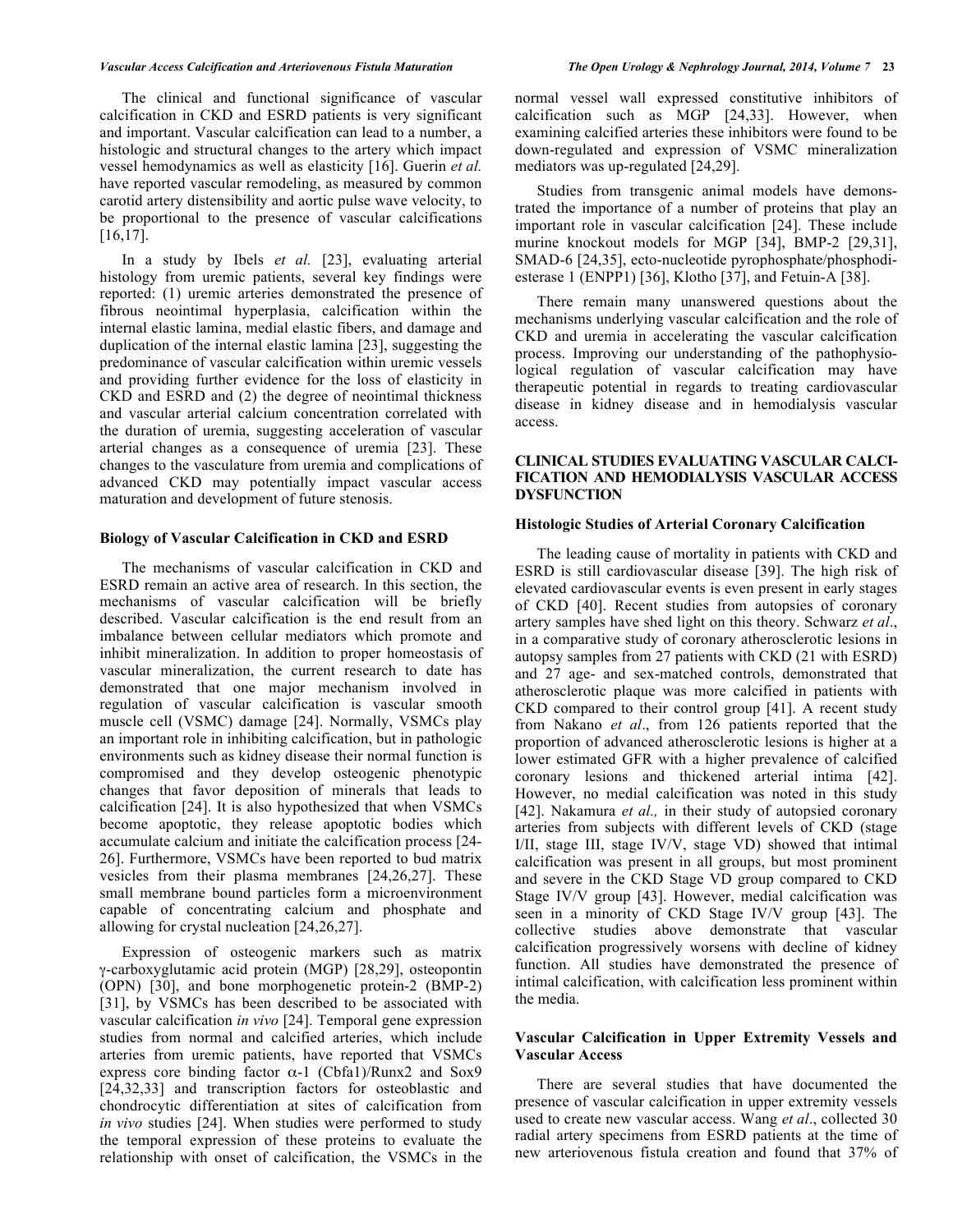arteries had calcification (20% mild/moderate and 17% severe calcification) [44] with calcium deposition primarily located in the medial layer of the artery. In a study of 65 patients, Kim *et al*., reported that micro-calcification from radial and brachial arteries, using von Kossa staining, was present in 55.4% of patients [45]. Calcification was primarily observed in the medial layer (unlike coronary arteries) and not seen in the intimal layer [45]. Venous calcification and vascular access outcomes were not reported in this study. Lee *et al.*, using Von Kossa staining evaluated 67 veins collected at the time of new vascular access creation [46]. Twenty-two of 67 (33%) samples showed the presence of venous calcification [46]. Among the subset of patients with documented venous calcification, 4/22 (18%), 19/22 (86%), 22/22 (100%), and 7/22(32%) had calcification present within the endothelium, intima, media, and adventitia, respectively [46]. This study did not report the association of pre-existing venous calcification with vascular access outcomes. Finally, Allon *et al*., in 50 CKD patients undergoing AVF placement, reported arterial microcalcification in 2/3 of arterial samples [8]. Among samples with the presence of arterial micro-calcification, there was a trend towards an association with AVF non-maturation [8].

There are also several studies that have evaluated vascular calcification after vascular access creation. Schlieper *et al.*, found in a study of 212 patients that 49 patients (23%) had presence of vascular access calcification (in AVF and AVG) using plain X-ray [47]. Furthermore, they reported that the presence of vascular access calcification was significantly associated with patient mortality [47]. Finally, Touissant *et al.,* in 28 hemodialysis patients, using computed tomography imaging fistulograms, showed that vascular calcification was predominately within the aorta (75%) and subclavian arteries (89.3%), but minimal vascular calcification was present at the level of the AVF [48].

The studies above, collectively, demonstrate the presence of both calcification in both veins and arteries used to create new vascular access with possible association with mortality when detected after vascular access creation. There is an urgent need for more investigative studies to understand the pathophysiological mechanisms of calcification development in arteries and veins prior to and after vascular access creation.

## **FUTURE PERSPECTIVES**

Cardiovascular disease remains one of the leading causes of death in advanced CKD patients and a major contributing factor in cardiovascular mortality in ESRD patients [39]. In addition, vascular calcification, not only contributes to the high prevalence of cardiovascular disease, but also likely influences successful vascular access creation, maturation, and long-term patency of AVF and AVG. Future research needs to be focused on how the uremic milieu accelerates vascular calcification and disrupts endothelial function. Recognizing that vascular calcification appears to be a regulated process, identifying key pro-calcification and inhibitory factors will be crucial to understand the role of vascular calcification as it relates to vascular access dysfunction. One approach is to develop AVFs in animal models targeting the vascular calcification process, where

specific genes related to vascular calcification, such as Klotho and osteoprotegerin are knocked out. Another key question is whether vascular access calcification worsens after creation of the vascular access and use of dialysis. There are no clinical studies to date that have evaluated the role of vascular calcification of the brachial or radial arteries in the same individual prior to vascular and after access creation, or the natural progression of vascular calcification in AVFs in experimental models. The mechanisms leading to calcification in AVFs may be different from those leading to calcification seen in coronary arteries due to local hemodynamic effects and injury at the arteriovenous anastomosis, thus, development of experimental models is crucial to determine the role of calcification in vascular access, particularly AVF maturation.

## **CONCLUSION**

Vascular calcification is present in both arteries and veins, used to create new vascular access. Future studies in this area need to focus on the mechanisms that lead to vascular calcification in the uremic milieu and the impact of calcification on vascular access outcomes. The complex pathogenesis of vascular calcification is still poorly understood, thus the prevention and progression of vascular calcification will likely require a multi-faceted therapeutic approach.

## **CONFLICT OF INTEREST**

The author confirms that this article content has no conflict of interest.

## **ACKNOWLEDGEMENTS**

Declared none.

# **REFERENCES**

- [1] Lee T. Novel paradigms for dialysis vascular access: downstream vascular biology - is there a final common pathway? Clin J Am Soc Nephrol 2013; 8(12): 2194-201.
- [2] Feldman HI, Joffe M, Rosas SE, Burns JE, Knauss J, Brayman K. Predictors of successful arteriovenous fistula maturation. Am J Kidney Dis 2003; 42: 1000-12.
- [3] Feldman HI, Kobrin S, Wasserstein A. Hemodialysis vascular access morbidity. J Am Soc Nephrol 1996; 7: 523-35.
- [4] Dhingra RK, Young EW, Hulbert-Shearon TE, Leavey SF, Port FK. Type of vascular access and mortality in U.S. hemodialysis patients. Kidney Int 2001; 60: 1443-51.
- [5] Dember LM, Beck GJ, Allon M, *et al.* Effect of clopidogrel on early failure of arteriovenous fistulas for hemodialysis: a randomized controlled trial. JAMA 2008; 299: 2164-71.
- [6] Spergel LM. Has the fistula first breakthrough initiative caused an increase in catheter prevalence? Semin Dial 2008; 21: 550-2.
- [7] Allon M. Current management of vascular access. Clin J Am Soc Nephrol 2007; 2: 786-800.
- [8] Allon M, Litovsky S, Young CJ, *et al.* Medial fibrosis, vascular calcification, intimal hyperplasia, and arteriovenous fistula maturation. Am J Kidney Dis 2011; 58: 437-43.
- [9] Lee T, Wang Y, Arend L, *et al.* Comparative analysis of cellular phenotypes within the neointimal from vein segments collected prior to vascular access surgery and stenotic arteriovenous dialysis accesses. Semin Dial 2014; 27: 303-9.
- [10] Lee T, Chauhan V, Krishnamoorthy M, *et al.* Severe venous neointimal hyperplasia prior to dialysis access surgery. Nephrol Dial Transplant 2011; 26: 2264-70.